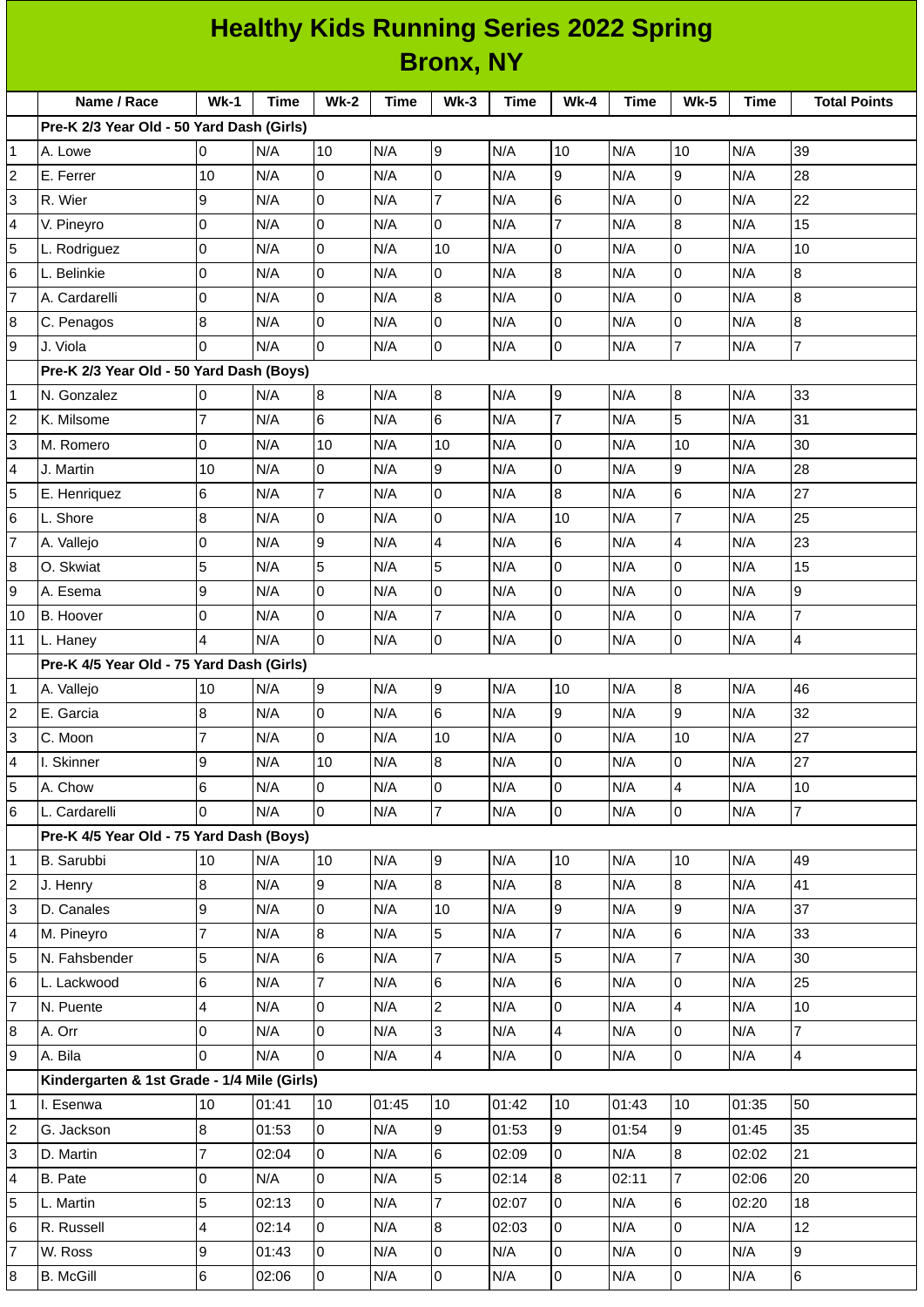## **Healthy Kids Running Series 2022 Spring Bronx, NY**

| Kindergarten & 1st Grade - 1/4 Mile (Boys) |                                    |                |       |                |       |                |       |                 |       |                          |       |                          |
|--------------------------------------------|------------------------------------|----------------|-------|----------------|-------|----------------|-------|-----------------|-------|--------------------------|-------|--------------------------|
| 1                                          | C. Milsome                         | 10             | 01:50 | 10             | 01:55 | 10             | 01:51 | 10              | 01:54 | 10                       | 01:47 | 50                       |
| 2                                          | T. Perez                           | 9              | 01:55 | 9              | 02:00 | 8              | 01:59 | $\overline{7}$  | 02:13 | $\bf{8}$                 | 01:54 | 41                       |
| 3                                          | R. Garcia                          | 6              | 02:06 | 0              | N/A   | 9              | 01:58 | 8               | 01:57 | 9                        | 01:52 | 32                       |
| 4                                          | R. Ferrer                          | 8              | 01:57 | 0              | N/A   | 0              | N/A   | 9               | 01:56 | $\overline{7}$           | 01:55 | 24                       |
| 5                                          | F. Gronquist                       | 5              | 02:15 | $\overline{0}$ | N/A   | $\overline{7}$ | 02:17 | $6\overline{6}$ | 02:30 | $\overline{0}$           | N/A   | 18                       |
| 6                                          | C. Sein                            | $\overline{7}$ | 02:01 | $\overline{0}$ | N/A   | 0              | N/A   | 0               | N/A   | $\overline{0}$           | N/A   | $\overline{7}$           |
| 7                                          | J. Gravagna                        | 0              | N/A   | $\pmb{0}$      | N/A   | 0              | N/A   | l0              | N/A   | $\,6$                    | 01:58 | 6                        |
| 8                                          | <b>x. x</b>                        | 4              | 02:36 | $\overline{0}$ | N/A   | 0              | N/A   | lo              | N/A   | $\overline{0}$           | N/A   | $\overline{\mathcal{L}}$ |
|                                            | 2nd & 3rd Grade - 1/2 Mile (Girls) |                |       |                |       |                |       |                 |       |                          |       |                          |
| 1                                          | J. Henry                           | 10             | 03:57 | 10             | 03:55 | 9              | 04:00 | 10              | 03:39 | 10                       | 03:39 | 49                       |
| 2                                          | N. Romero                          | 9              | 04:12 | 9              | 04:00 | 10             | 03:50 | l9              | 03:48 | 9                        | 03:53 | 46                       |
| 3                                          | L. Bachan                          | 8              | 04:20 | $\overline{7}$ | 04:44 | 8              | 04:06 | 8               | 04:10 | $\bf{8}$                 | 04:04 | 39                       |
| 4                                          | L. Pineyro                         | 6              | 05:00 | 8              | 04:40 | $\overline{7}$ | 04:21 | $\overline{7}$  | 04:28 | $\,6$                    | 04:22 | 34                       |
| 5                                          | I. Mantilla                        | 4              | 05:12 | 5              | 05:30 | 5              | 05:15 | 5               | 05:11 | $\overline{3}$           | 04:56 | 22                       |
| 6                                          | C. Figueroa                        | 5              | 05:04 | 3              | 05:49 | 4              | 06:00 | 3               | 06:52 | 4                        | 04:44 | 19                       |
| 7                                          | N. Figueroa                        | 0              | N/A   | $\,6$          | 05:08 | 6              | 04:45 | 6               | 04:58 | 0                        | N/A   | 18                       |
| 8                                          | C. Betances                        | 3              | 05:40 | 4              | 05:42 | 3              | 06:22 | $\overline{4}$  | 06:15 | $\overline{c}$           | 05:56 | 16                       |
| 9                                          | N. Puente                          | $\overline{7}$ | 04:36 | 0              | N/A   | 0              | N/A   | $\mathsf{O}$    | N/A   | 5                        | 04:43 | 12                       |
| 10                                         | K. Viola                           | $\Omega$       | N/A   | 0              | N/A   | 0              | N/A   | lo              | N/A   | $\overline{7}$           | 04:09 | $\overline{7}$           |
|                                            | 2nd & 3rd Grade - 1/2 Mile (Boys)  |                |       |                |       |                |       |                 |       |                          |       |                          |
| 1                                          | L. Bachan                          | 6              | 06:30 | $6\phantom{a}$ | 06:10 | $\bf{8}$       | 05:35 | 5               | 05:50 | 5                        | 06:08 | 30                       |
| $\overline{c}$                             | P. Jackson                         | 10             | 03:44 | $\overline{0}$ | N/A   | 0              | N/A   | 10              | 03:43 | 10                       | 03:49 | 30                       |
| 3                                          | J. Roper                           | O              | N/A   | 10             | 04:16 | 0              | N/A   | 9               | 04:19 | $\overline{9}$           | 03:55 | 28                       |
| 4                                          | J. Roper                           | $\overline{0}$ | N/A   | 9              | 04:23 | 0              | N/A   | $\overline{8}$  | 04:29 | $\overline{8}$           | 04:10 | 25                       |
| 5                                          | I. Alvarado                        | 0              | N/A   | $\overline{7}$ | 04:57 | 9              | 04:55 | 6               | 05:02 | $\overline{0}$           | N/A   | 22                       |
| 6                                          | D. Gocha'-Amey                     | $\overline{7}$ | 04:25 | 8              | 04:52 | 0              | N/A   | lo              | N/A   | $\,6$                    | 04:36 | 21                       |
| $\overline{7}$                             | A. Belinkie                        | 0              | N/A   | $\overline{0}$ | N/A   | 10             | 03:46 | $\overline{7}$  | 04:56 | $\mathsf 0$              | N/A   | 17                       |
| 8                                          | O. Chow                            | 8              | 03:49 | 0              | N/A   | 0              | N/A   | l0              | N/A   | $\overline{7}$           | 04:12 | 15                       |
| 9                                          | E. Sein                            | 9              | 03:48 | 0              | N/A   | 0              | N/A   | $\overline{0}$  | N/A   | $\overline{0}$           | N/A   | 9                        |
| 10                                         | J. Liriano                         | $\Omega$       | N/A   | l O            | N/A   | $\overline{7}$ | 06:02 | l0              | N/A   | $\overline{0}$           | N/A   | $\overline{7}$           |
|                                            | 4th & 5th Grade - 1 Mile (Girls)   |                |       |                |       |                |       |                 |       |                          |       |                          |
| 1                                          | L. Bogard-White                    | 10             | 07:07 | 10             | 07:48 | 10             | 08:03 | 10              | 08:08 | 10                       | 07:53 | 50                       |
| 2                                          | E. Vargas                          | 9              | 09:30 | $\overline{9}$ | 12:24 | 8              | 11:25 | 9               | 11:25 | 9                        | 11:42 | 44                       |
| 3                                          | G. Galansky                        | $\Omega$       | N/A   | $\overline{0}$ | N/A   | 9              | 09:10 | $\overline{0}$  | N/A   | $\overline{0}$           | N/A   | 9                        |
|                                            | 4th & 5th Grade - 1 Mile (Boys)    |                |       |                |       |                |       |                 |       |                          |       |                          |
| 1                                          | S. Cane                            | 9              | 06:55 | 9              | 08:25 | 10             | 07:25 | 8               | 08:00 | 10                       | 07:34 | 46                       |
| 2                                          | D. Romero                          | $8\,$          | 07:02 | 10             | 07:58 | 8              | 07:45 | 9               | 07:52 | $\overline{7}$           | 09:49 | 42                       |
| 3                                          | K. Skinner                         | 10             | 06:40 | 8              | 08:58 | 10             | 07:25 | 10              | 07:13 | O                        | N/A   | 38                       |
| 4                                          | M. Bachan                          | 5              | 07:30 | 7              | 09:42 | $\overline{7}$ | 09:45 | 6               | 09:08 | $\bf{8}$                 | 08:48 | 33                       |
| 5                                          | E. Figueroa                        | $\overline{c}$ | 09:39 | 6              | 11:53 | 6              | 11:09 | 5               | 13:28 | $\overline{\mathcal{A}}$ | 13:15 | 23                       |
| 6                                          | N. Esenwa                          | $\overline{7}$ | 07:18 | $\overline{0}$ | N/A   | 0              | N/A   | $\overline{7}$  | 08:42 | $\overline{9}$           | 08:25 | 23                       |
| 7                                          | E. Vargas                          | 1              | 12:40 | 5              | 16:00 | 5              | 17:00 | $\overline{4}$  | 15:58 | $\overline{7}$           | 09:49 | 22                       |
| 8                                          | I. Lowe                            | 4              | 08:45 | $\overline{0}$ | N/A   | 0              | N/A   | l0              | N/A   | 5                        | 10:54 | 9                        |
| 9                                          | A. William                         | 6              | 07:25 | $\overline{0}$ | N/A   | 0              | N/A   | 0               | N/A   | $\overline{0}$           | N/A   | 6                        |
| 10                                         | K. Garcia                          | 3              | 09:09 | O              | N/A   | 0              | N/A   | $\overline{0}$  | N/A   | $\overline{0}$           | N/A   | 3                        |
|                                            | 6th - 8th Grade - 1 Mile (Girls)   |                |       |                |       |                |       |                 |       |                          |       |                          |
| 1                                          | E. Vargas                          | 8              | 12:30 | 10             | 12:00 | 10             | 12:08 | 10              | 12:55 | 10                       | 11:58 | 48                       |
| 2                                          | S. Anderson                        | 9              | 11:40 | $\overline{0}$ | N/A   | 9              | 13:15 | O               | N/A   | $\overline{0}$           | N/A   | 18                       |